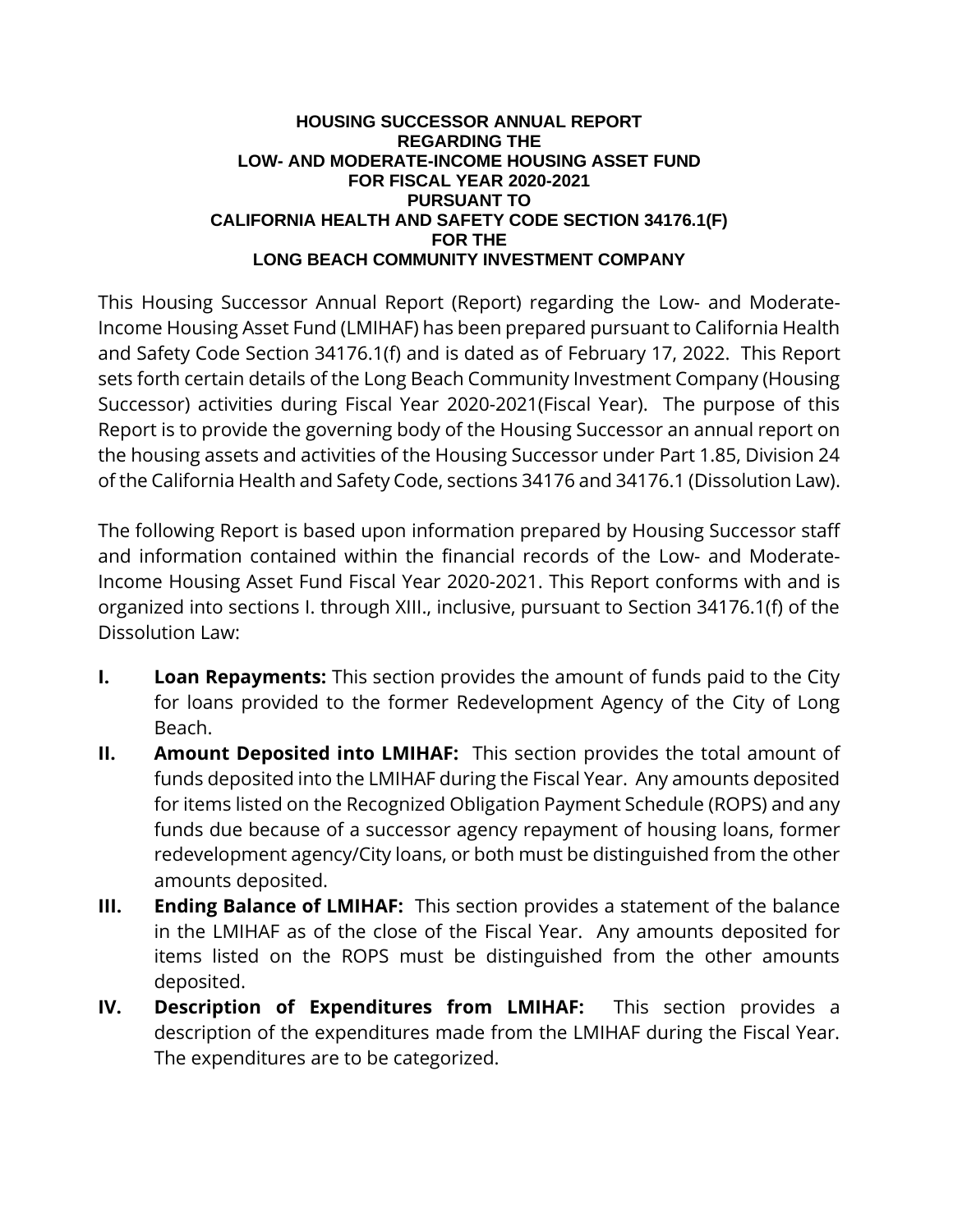- **V. Statutory Value of Assets Owned by Housing Successor:** This section provides the statutory value of real property owned by the Housing Successor, the value of loans and grants receivables, and the sum of these two amounts.
- **VI. Description of Transfers:** This section describes transfers, if any, to another housing successor agency made in previous Fiscal Year(s), including whether the funds are unencumbered and the status of projects, if any, for which the transferred LMIHAF will be used. The sole purpose of the transfers must be for the development of transit priority projects, permanent supportive housing, housing for agricultural employees or special needs housing.
- **VII. Project Descriptions:** This section describes any project for which the Housing Successor receives or holds property tax revenue pursuant to the ROPS and the status of that project.
- **VIII. Status of Compliance with Section 33334.16:** This section provides a status update on compliance with Section 33334.16 for interests in real property acquired by the former redevelopment agency prior to February 1, 2012. For interests in real property acquired on or after February 1, 2012, provide a status update on the project.
- **IX. Description of Outstanding Obligations under Section 33413:** This section describes the outstanding inclusionary and replacement housing obligations, if any, under Section 33413 that remained outstanding prior to dissolution of the former redevelopment agency as of February 1, 2012 along with the Housing Successor's progress in meeting those prior obligations, if any, of the former redevelopment agency and how the Housing Successor's plans to meet unmet obligations, if any.
- **X. Income Test:** This section provides the information required by Section 34176.1(a)(3)(B), or a description of expenditures by income restriction for fiveyear period, with the period beginning January 1, 2014 and whether the statutory thresholds have been met.
- **XI. Senior Housing Test:** This section provides the percentage of units of deedrestricted rental housing restricted to seniors and assisted individually or jointly by the Housing Successor, its former redevelopment agency, and its host jurisdiction within the previous 10 years in relation to the aggregate number of units of deed-restricted rental housing assisted individually or jointly by the Housing Successor, its former redevelopment agency and its host jurisdiction within the same time period. For this Report, the ten-year period reviewed is October 1, 2011 to September 30, 2021.
- **XII. Excess Surplus Test:** This section provides the amount of excess surplus in the LMIHAF, if any, and the length of time that the Housing Successor has had excess surplus, and the Housing Successor's plan for eliminating the excess surplus.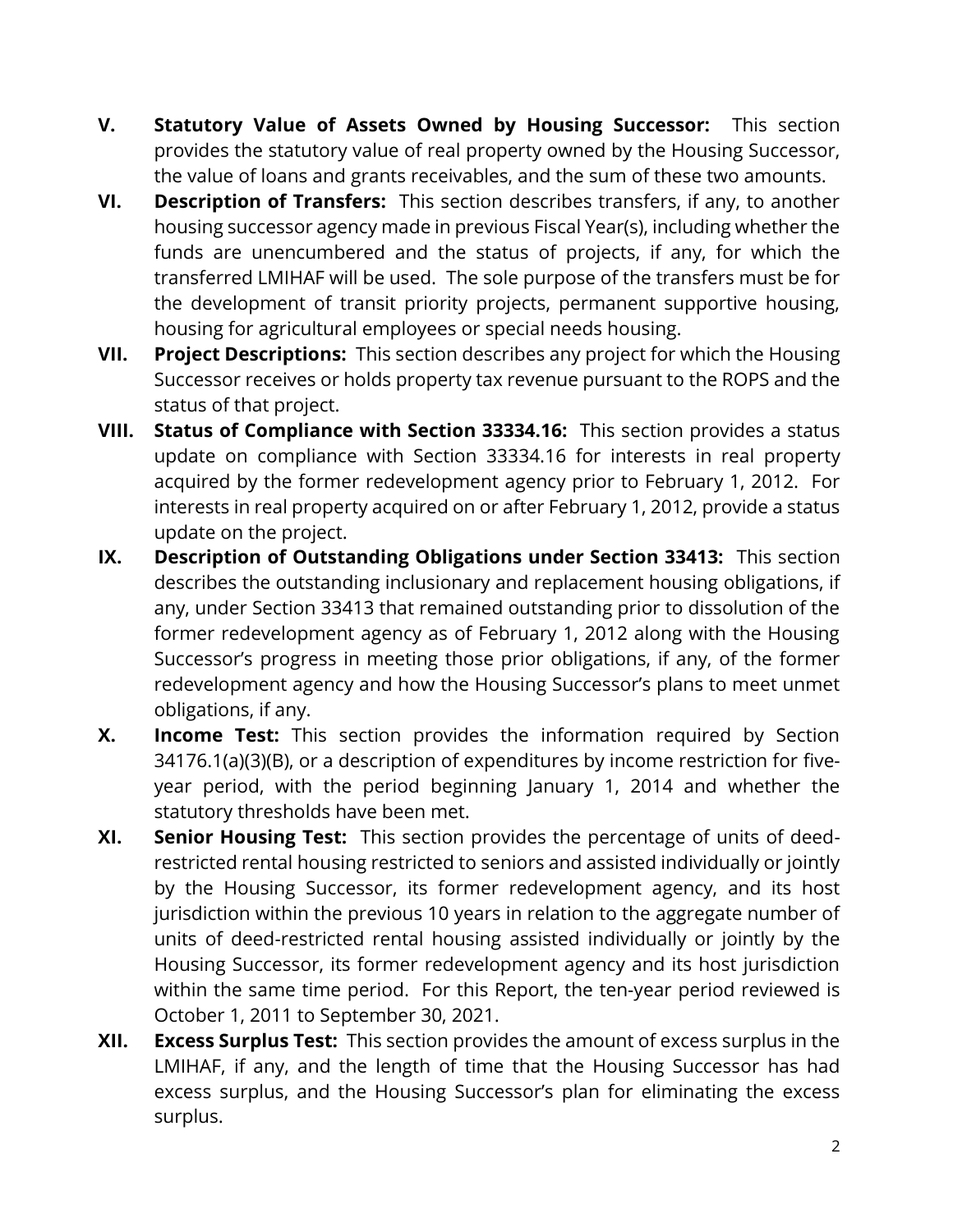**XIII. Inventory of Homeownership Units Subject to Covenants or Restrictions:** This section provides an inventory of homeownership units assisted by the housing successor that are subject to covenants or restrictions or to an adopted program that protects the investment of moneys from the Low- and Moderate-Income Housing Fund.

This Report is to be provided to the Housing Successor's governing body by March 31, 2022. In addition, this Report and the former redevelopment agency's pre-dissolution Implementation Plans are to be made available to the public on the City's website: [http://www.longbeachrda.org/publications/redevelopment\\_implementation\\_plans/de](http://www.longbeachrda.org/publications/redevelopment_implementation_plans/default.asp) [fault.asp](http://www.longbeachrda.org/publications/redevelopment_implementation_plans/default.asp)

## **I. LOAN REPAYMENTS**

During the Fiscal Year 2019-2020 (FY 2019-2020), the Successor Agency repaid the City for the outstanding balance of loans it provided the former Redevelopment Agency. No further loan payments are required.

#### **II. AMOUNT DEPOSITED INTO LMIHAF**

| <b>Source</b>                                             | <b>Amount</b> |
|-----------------------------------------------------------|---------------|
| Loan Repayments                                           | \$546,281     |
| Funds Returned to Housing Successor as Equity Share       | \$232,814     |
| Interest Earned                                           | \$351,723     |
| Use of Money & Property                                   | \$133,830     |
| Miscellaneous Fees, Charges, Permits                      | \$479,636     |
| <b>Total for Non-ROPS items</b>                           | \$1,744,284   |
|                                                           |               |
| <b>ROPS Requested Reimbursements</b>                      |               |
| Successor Agency/City Loan Repayment Housing Share - None |               |
| Remaining                                                 | \$0           |
| Total from all sources deposited in FY 2020-21            | \$1,744,284   |

A total of \$1,744,284 was deposited into the LMIHAF during the Fiscal Year. Of the total funds deposited into the LMIHAF, a total of \$0 was held for items listed on the ROPS.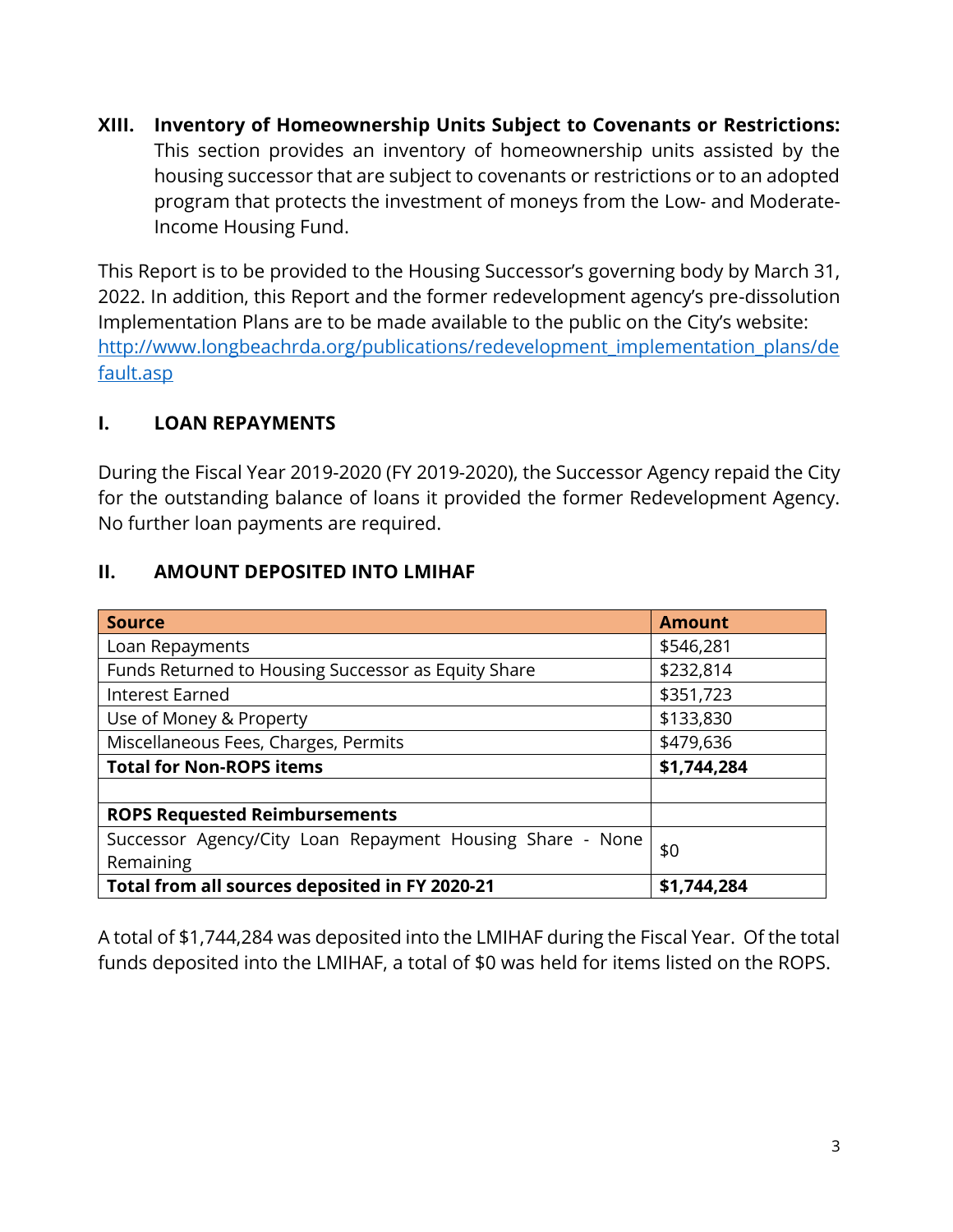#### **III. ENDING BALANCE OF LMIHAF**

| <b>Balance of LMIHAF as of 9/30/21</b>             |                |
|----------------------------------------------------|----------------|
| Previous Balance                                   | \$13,405,354   |
| <b>Current Non-ROPS Deposits</b>                   | \$1,744,284    |
| ROPS Requested Share of City-Agency Loan Repayment | \$0            |
| Expenditures                                       | \$ (2,189,640) |
| <b>Ending Balance</b>                              | \$12,959,998   |

At the close of the Fiscal Year, the ending balance in the LMIHAF is \$12,959,998 of which \$0 is held for items listed on the ROPS.

#### **IV. DESCRIPTION OF EXPENDITURES FROM LMIHAF**

The following is a description of expenditures from the LMIHAF by category:

| <b>Source</b>                            | <b>Amount</b> |
|------------------------------------------|---------------|
| Monitoring                               | \$215,754     |
| <b>Housing Activities</b>                | \$890,238     |
| Administration                           | \$1,083,648   |
| <b>Total Expenditures in Fiscal Year</b> | \$2,189,640   |

#### **V. STATUTORY VALUE OF ASSETS OWNED BY HOUSING SUCCESSOR IN LMIHAF**

Under the Dissolution Law and for purposes of this Report, the "statutory value of real property" means the value of properties formerly held by the former redevelopment agency as listed on the housing asset transfer schedule approved by the Department of Finance as listed in such schedule under Section 34176(a)(2), the value of the properties transferred to the Housing Successor pursuant to Section 34181(f), and the purchase price of property(ies) purchased by the Housing Successor. Further, the value of loans and grants receivable is included in these reported assets held in the LMIHAF.

The following provides the statutory value of assets owned by the Housing Successor.

| <b>As of End of Fiscal Year</b>                                |              |
|----------------------------------------------------------------|--------------|
| Value of Loans Receivable                                      | \$75,648,907 |
| Value of Land with Structures (321 7th and 2640 E. Anaheim)    | \$1,062,726  |
| Value of Land Held for Resale (4151 Fountain and 1348 Pacific) | \$4,205,055  |
| <b>Total Value of Housing Successor Assets</b>                 | \$80,916,688 |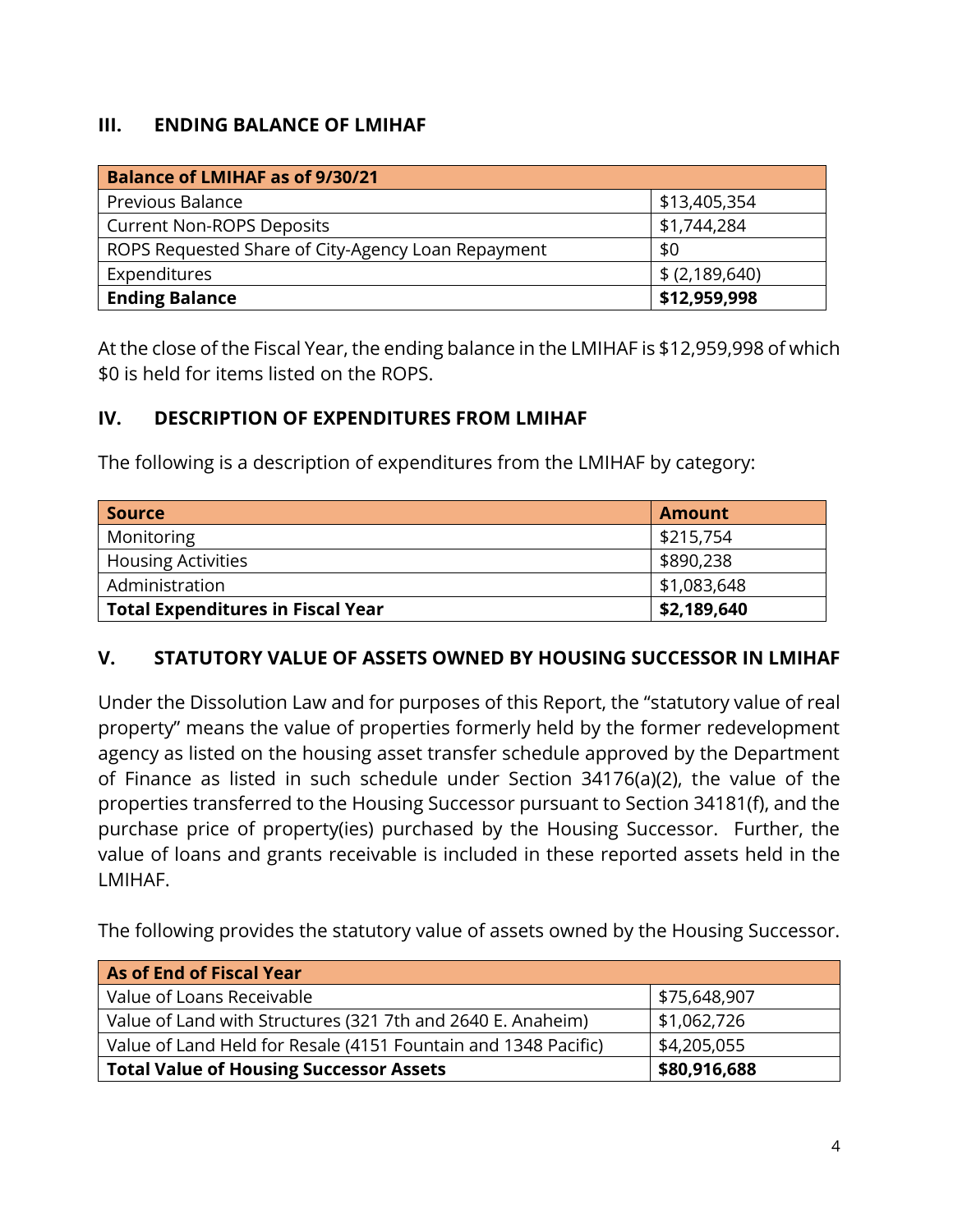# **VI. DESCRIPTION OF TRANSFERS**

The Housing Successor did not make any LMIHAF transfers to other Housing Successor(s) under Section 34176.1(c)(2) during the Fiscal Year.

#### **VII. PROJECT DESCRIPTIONS**

The Housing Successor does not receive or hold property tax revenue pursuant to the ROPS.

## **VIII. STATUS OF COMPLIANCE WITH SECTION 33334.16**

Section 34176.1 provides that Section 33334.16 does not apply to interests in real property acquired by the Housing Successor on or after February 1, 2012; however, this Report presents a status update on the projects related to such real property. With respect to interests in real property acquired by the former redevelopment agency *prior* to February 1, 2012, the time periods described in Section 33334.16 shall be deemed to have commenced on the date that the Department of Finance approved the property as a housing asset in the LMIHAF; thus, as to real property acquired by the former redevelopment agency now held by the Housing Successor in the LMIHAF, the Housing Successor must initiate activities consistent with the development of the real property for the purpose for which it was acquired within five years of the date the DOF approved such property as a housing asset. The following provides a status update on the real property housing assets that were acquired prior to February 1, 2012 and compliance with the five-year period:

| <b>Address of Property</b>                                  | Date of<br><b>Acquisition</b> | <b>Deadline to</b><br><b>Initiate</b><br><b>Development</b><br><b>Activity</b> | <b>Status of Housing Successor</b><br><b>Activity</b>                                                                                                                                                                                                                                                                                                            |
|-------------------------------------------------------------|-------------------------------|--------------------------------------------------------------------------------|------------------------------------------------------------------------------------------------------------------------------------------------------------------------------------------------------------------------------------------------------------------------------------------------------------------------------------------------------------------|
| 1900,<br>1908-10<br>Long<br>Beach Blvd.<br><b>COMPLETED</b> | 2/23/2007                     | March 22, 2018                                                                 | An RFP was released in July 2016,<br>and in 2017 an agreement to<br>negotiate exclusively<br>was<br>executed with Linc Housing. A<br>Disposition and Development<br>Agreement was executed in early<br>2019 for development of a 95-unit<br>affordable apartment project at<br>the site. Construction began in<br>March 2019. Completed<br>in.<br>February 2021. |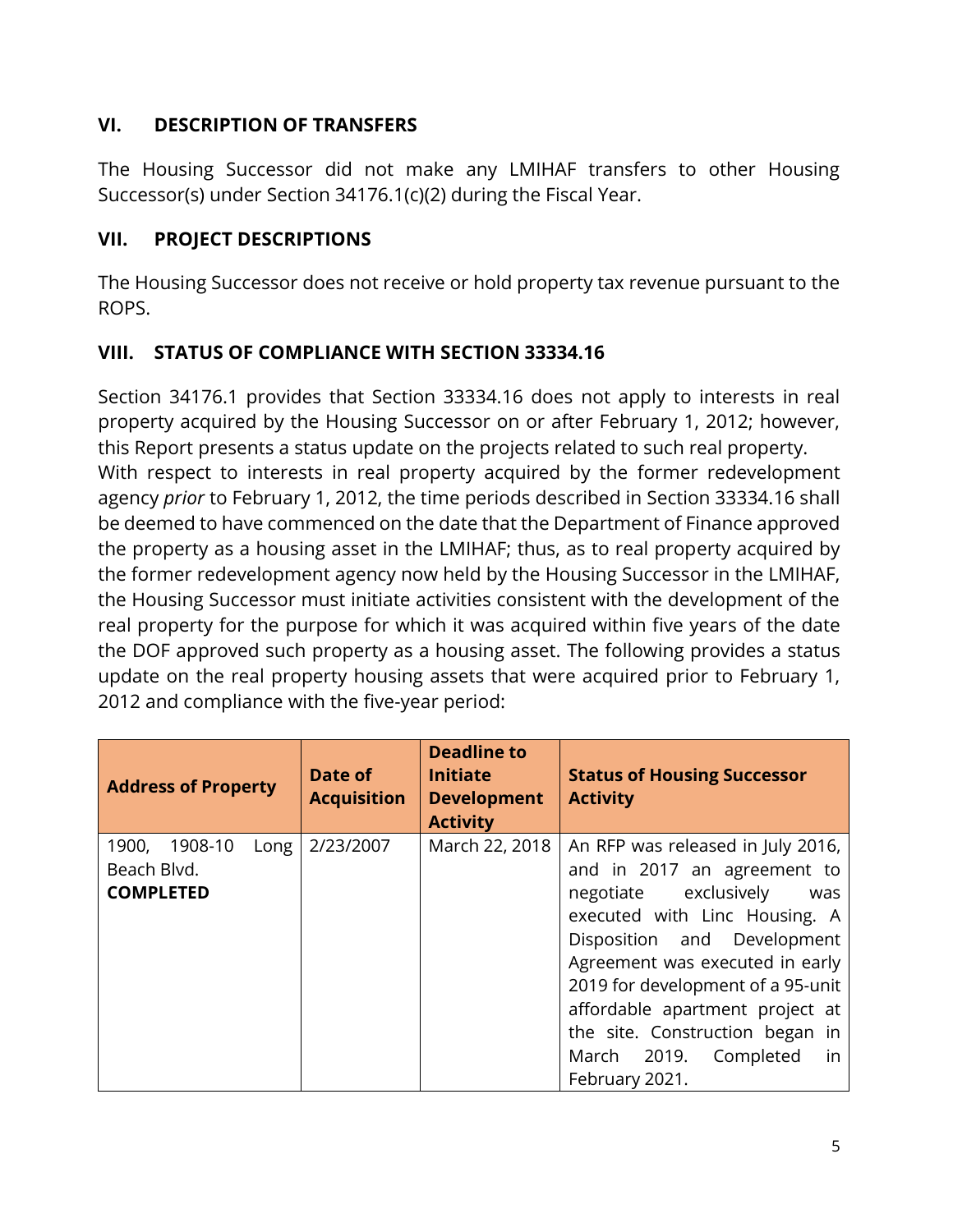| <b>Address of Property</b>                                                                                                               | <b>Date of</b><br><b>Acquisition</b>                             | <b>Deadline to</b><br><b>Initiate</b><br><b>Development</b><br><b>Activity</b> | <b>Status of Housing Successor</b><br><b>Activity</b>                                                                                                                                                                                                                                                                      |
|------------------------------------------------------------------------------------------------------------------------------------------|------------------------------------------------------------------|--------------------------------------------------------------------------------|----------------------------------------------------------------------------------------------------------------------------------------------------------------------------------------------------------------------------------------------------------------------------------------------------------------------------|
| 1500 Pine Ave Unit 8<br><b>COMPLETED</b>                                                                                                 | 8/03/2011                                                        | March 22, 2018                                                                 | Unit was sold in September 2014<br>to a low-income buyer.                                                                                                                                                                                                                                                                  |
| 1339 and 1347 Pine<br>Ave                                                                                                                | 10/29/2004                                                       | March 22, 2018                                                                 | An RFP was released in 2015 and<br>Negotiate<br>Agreement to<br>an<br>Exclusively with<br>Habitat<br>for<br>Humanity<br>executed.<br>was<br>A<br>Disposition<br>and Development<br>Agreement<br>executed<br>was<br>in<br>September<br>2020. Construction<br>began in January 2021. Estimated<br>completion in Summer 2023. |
| 1411 Pine Ave and 105<br>W 14 <sup>th</sup> St.<br><b>COMPLETED</b>                                                                      | 10/29/2004                                                       | March 22, 2018                                                                 | Sold to Habitat for Humanity who<br>then developed two single-family<br>residences which were sold to low-<br>income households.                                                                                                                                                                                           |
| 469 W 17 <sup>th</sup> Street<br>1718 Magnolia Ave<br>1730 Magnolia Ave<br>1732-34 Magnolia Ave<br>1736 Magnolia Ave<br><b>COMPLETED</b> | 10/31/2006<br>10/31/2006<br>4/09/2007<br>12/29/2006<br>2/12/2007 | March 22, 2018                                                                 | An RFP was released in 2017 and<br>Agreement to<br>Negotiate<br>an<br>Exclusively with LINC Housing was<br>executed. A<br>Disposition<br>and<br>Development<br>Agreement<br>was<br>August<br>executed<br>in<br>2019.<br>Construction began in April 2020.<br>Completed in December 2021.                                   |
| 1842 Locust Ave<br><b>COMPLETED</b>                                                                                                      | 1/29/2007                                                        | March 22, 2018                                                                 | An RFP was released in 2015 and<br>Exclusive<br>Negotiation<br>an<br>Agreement was entered into with<br>Clifford Beers. A Disposition and<br>Development<br>Agreement<br>has<br>Construction<br>executed.<br>been<br>began<br>in<br>January<br>2019.<br>Completed in June 2021.                                            |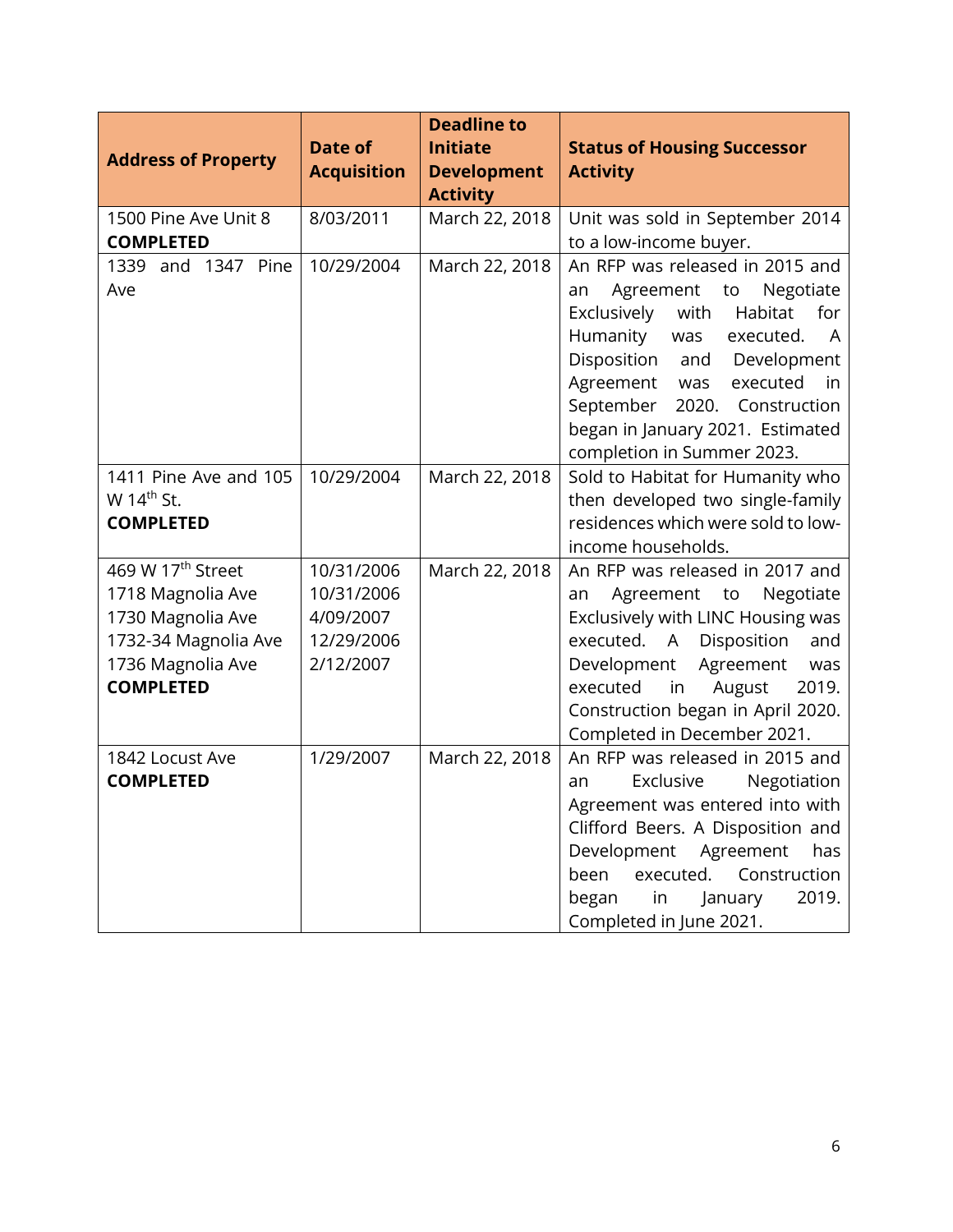| <b>Address of Property</b> | Date of<br><b>Acquisition</b> | <b>Deadline to</b><br><b>Initiate</b><br><b>Development</b><br><b>Activity</b> | <b>Status of Housing Successor</b><br><b>Activity</b>                                                       |
|----------------------------|-------------------------------|--------------------------------------------------------------------------------|-------------------------------------------------------------------------------------------------------------|
| 1348 Pacific Ave.          | 1/22/2007                     | March 22, 2018                                                                 | An RFP was released in 2015 and<br>Negotiate<br>Agreement to<br>an<br>Exclusively<br>with<br>Habitat<br>for |
|                            |                               |                                                                                | Humanity<br>was executed.<br>A<br>Disposition and<br>Development                                            |
|                            |                               |                                                                                | Agreement<br>executed<br>in<br>was<br>September 2020. Construction                                          |
|                            |                               |                                                                                | began in January 2021. Estimated<br>completion in Summer 2023.                                              |

The following provides a status update on the real property housing assets that were acquired on or after February 1, 2012:

| <b>Address of Property</b> | <b>Date of Acquisition</b> | <b>Status of Housing Successor Activity</b> |
|----------------------------|----------------------------|---------------------------------------------|
| 14151 E. Fountain St.      | 3/01/2018                  | An RFP will be released in 2022 for an      |
|                            |                            | affordable project.                         |

## **IX. DESCRIPTION OF OUTSTANDING OBLIGATIONS PURSUANT TO SECTION 33413**

**Replacement Housing**: Based on The Affordable Housing Compliance Plan contained within the former Redevelopment Agency's 2010-2014 Implementation Plan, there were no Section 33413(a) replacement housing obligations to be transferred to the Housing Successor. Copies of the former redevelopment agency's Implementation Plans may be requested by submitting a public records request at [www.longbeach.gov/pra.](http://www.longbeach.gov/pra)

**Inclusionary/Production Housing**. Based on the 2010-2014 Implementation Plan for the former redevelopment agency, there were no Section 33413(b) inclusionary/production housing obligations to be transferred to the Housing Successor. Copies of the former redevelopment agency's Implementation Plans may be requested by submitting a public records request at [www.longbeach.gov/pra.](http://www.longbeach.gov/pra)

# **X. EXTREMELY-LOW INCOME TEST**

Section 34176.1(a)(3)(B) requires that the Housing Successor must require at least 30% of the LMIHAF to be expended for development of rental housing affordable to and occupied by households earning 30% or less of the AMI. If the Housing Successor fails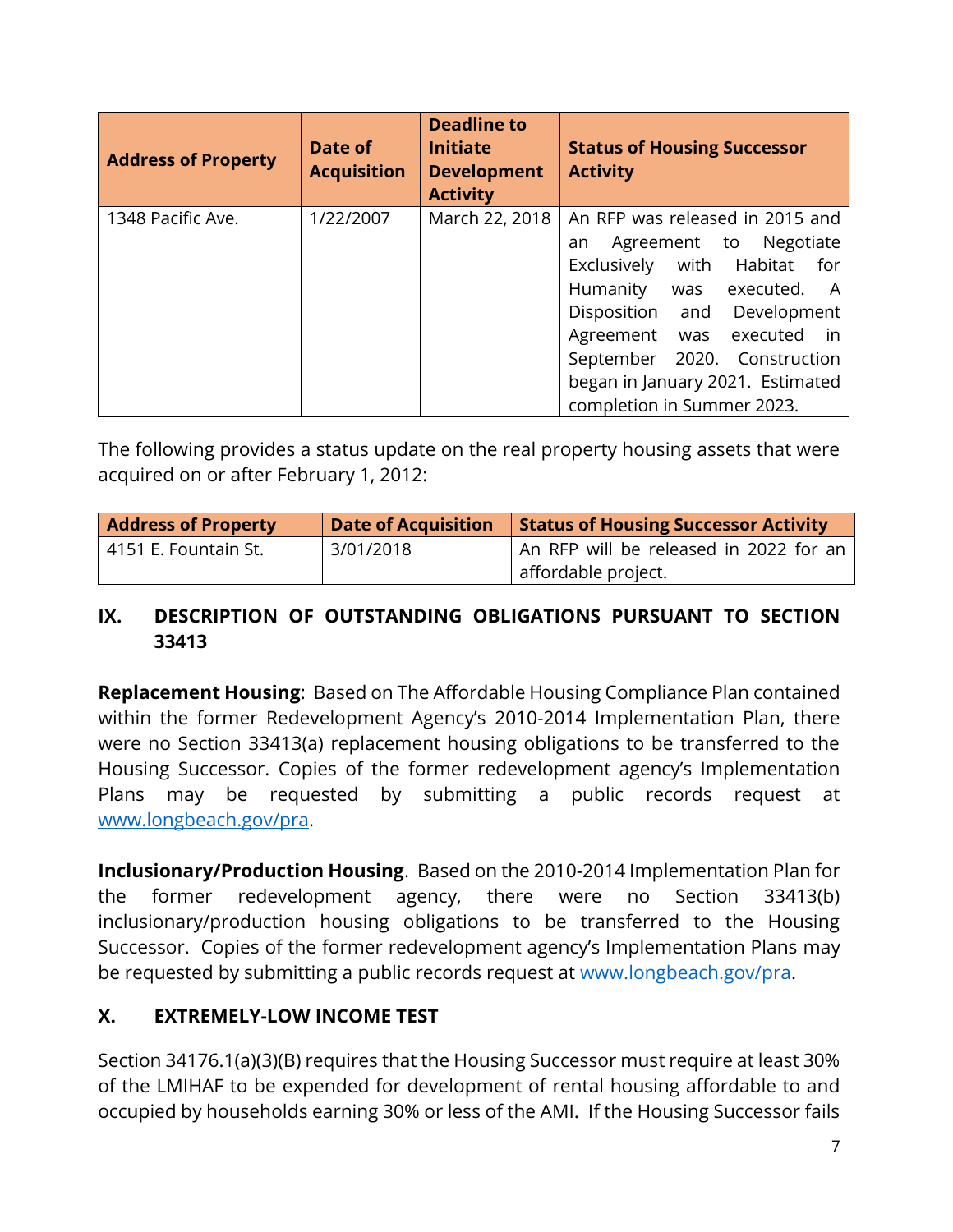to comply with the Extremely-Low Income requirement in any five-year report, then the Housing Successor must ensure that at least 50% of the funds remaining in the LMIHAF be expended in each fiscal year following the latest fiscal year following the report on households earning 30% or less of the AMI until the Housing Successor demonstrates compliance with the Extremely-Low Income requirement.

| <b>Summary Income</b><br><b>Expenditures</b> | <b>Extremely-</b><br><b>Low Income</b><br><b>Expenditures</b> | <b>Very-Low to</b><br><b>Low Income</b><br><b>Expenditures</b> | <b>Low-Income</b><br><b>Expenditures</b> | <b>Total LMIHAF</b><br><b>Expenditures</b> |
|----------------------------------------------|---------------------------------------------------------------|----------------------------------------------------------------|------------------------------------------|--------------------------------------------|
| 2017                                         |                                                               |                                                                |                                          |                                            |
| -The Beacon                                  | \$3,182,000                                                   | \$6,818,000                                                    | \$0                                      | \$10,000,000                               |
| -Las Ventanas                                | \$1,225,000                                                   | \$2,775,000                                                    | \$0                                      | \$4,000,000                                |
| 2018                                         | \$0                                                           | \$0                                                            | \$0                                      | \$0                                        |
| 2019                                         |                                                               |                                                                |                                          | \$0                                        |
| -The Spark                                   | \$3,000,000                                                   | \$0                                                            | \$0                                      | \$3,000,000                                |
| -Vistas del Puerto                           | \$901,064                                                     | \$0                                                            | \$2,123,936                              | \$3,025,000                                |
| 2020                                         |                                                               |                                                                |                                          |                                            |
| -Bloom at Magnolia                           | \$2,250,000                                                   | \$0                                                            | \$0                                      | \$2,250,000                                |
| 2021                                         | \$0                                                           | \$0                                                            | \$0                                      | \$0                                        |
| <b>Total</b>                                 | \$10,558,064<br>47.5%                                         | \$9,593,000<br>43%                                             | \$2,123,936<br>9.5%                      | \$22,275,000                               |

# **XI. SENIOR HOUSING TEST**

The Housing Successor is to calculate the percentage of units of deed-restricted rental housing restricted to seniors and assisted by the Housing Successor, the former redevelopment agency and/or the City within the previous 10 years in relation to the aggregate number of units of deed-restricted rental housing assisted by the Housing Successor, the former redevelopment agency and/or City within the same time period. If this percentage exceeds 50%, then the Housing Successor cannot expend future funds in the LMIHAF to assist additional senior housing units until the Housing Successor or City provides assistance and construction has commenced on a number of restricted rental units that is equal to 50% of the total amount of deed-restricted rental units.

The following provides the Housing Successor's Senior Housing Test for the 10-year period of October 1, 2011 – September 30, 2021.